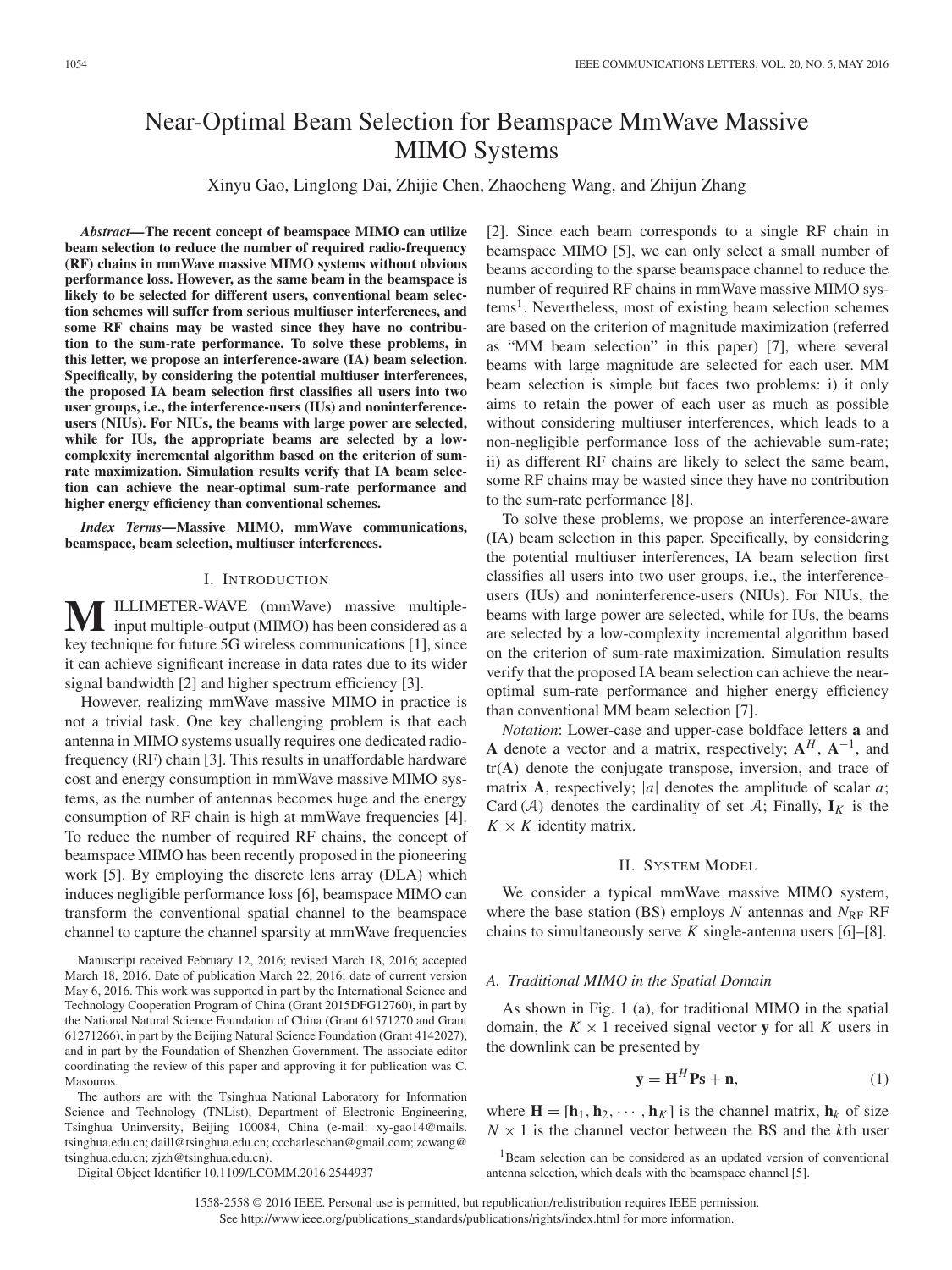

Fig. 1. Comparison of MIMO system architectures: (a) traditional MIMO in the spatial domain; (b) beamspace MIMO.

as will be discussed in details later, **s** of size  $K \times 1$  is the original signal vector for all *K* users with normalized power  $\mathbb{E}(\mathbf{s}\mathbf{s}^H) = \mathbf{I}_K$ , **P** of size  $N \times K$  is the precoding matrix satisfying the total transmit power  $\rho$  as tr  $(PP^H) \leq \rho$ . Finally,  $\mathbf{n} \sim \mathcal{CN}\left(0, \sigma^2 \mathbf{I}_K\right)$  is the *K* × 1 additive white Gaussian noise (AWGN) vector. It is obvious from Fig. 1 (a) that for traditional MIMO systems, the number of required RF chains is  $N_{\text{RF}} = N$ , which is usually large for mmWave massive MIMO systems, e.g.,  $N_{\text{RF}} = N = 256$  [1].

Next, we will introduce the channel vector  $\mathbf{h}_k$  of the *k*th user. In this paper, we adopt the widely used Saleh-Valenzuela channel model for mmWave communications as [5]–[8]

$$
\mathbf{h}_{k} = \beta_{k}^{(0)} \mathbf{a}\left(\psi_{k}^{(0)}\right) + \sum_{l=1}^{L} \beta_{k}^{(l)} \mathbf{a}\left(\psi_{k}^{(l)}\right), \tag{2}
$$

where  $\beta_k^{(0)}$ **a**  $(\psi_k^{(0)})$  is the line-of-sight (LoS) component of the *k*th user with  $\beta_k^{(0)}$  presenting the complex gain and  $\psi_k^{(0)}$  denoting the spatial direction,  $\beta_k^{(l)}$ **a**  $(\psi_k^{(l)})$  for  $1 \le l \le L$  is the *l*th non-line-of-sight (NLoS) component of the *k*th user, and *L* is the total number of NLoS components,  $\mathbf{a}(\psi)$  is the  $N \times 1$  array steering vector. For the typical uniform linear array (ULA) with *N* antennas, we have  $\mathbf{a}(\psi) = \frac{1}{\sqrt{2}}$  $\frac{1}{N} \left[ e^{-j2\pi \psi m} \right]_{m \in J(N)}$ , where  $\mathcal{I}(N) = \{q - (N-1)/2, q = 0, 1, \cdots, N-1\}$  is a symmetric set of indices centered around zero. The spatial direction is defined as  $\psi \triangleq \frac{d}{\lambda} \sin \theta$  [5], where  $\theta$  is the physical direction,  $\lambda$ is the signal wavelength, and *d* is the antenna spacing satisfying  $d = \lambda/2$  at mmWave frequencies.

#### *B. Beamspace MIMO*

The conventional channel (2) in the spatial domain can be transformed to the beamspace channel by employing a carefully designed DLA [5] as shown in Fig. 1 (b). Specifically, such DLA plays the role of an  $N \times N$  spatial discrete fourier transform matrix **U**, which contains the array steering vectors of *N* orthogonal directions covering the entire space as

$$
\mathbf{U} = \left[ \mathbf{a} \left( \bar{\psi}_1 \right), \mathbf{a} \left( \bar{\psi}_2 \right), \cdots, \mathbf{a} \left( \bar{\psi}_N \right) \right]^H, \tag{3}
$$

where  $\bar{\psi}_n = \frac{1}{N} \left( n - \frac{N+1}{2} \right)$  for  $n = 1, 2, \dots, N$  are the predefined spatial directions. Then, according to Fig. 1 (b), the system model of beamspace MIMO can be represented by

$$
\tilde{\mathbf{y}} = \mathbf{H}^H \mathbf{U}^H \mathbf{P} \mathbf{s} + \mathbf{n} = \tilde{\mathbf{H}}^H \mathbf{P} \mathbf{s} + \mathbf{n},\tag{4}
$$

where  $\tilde{y}$  is the received signal vector in the beamspace, and the beamspace channel **H** is defined as

$$
\tilde{\mathbf{H}} = \left[ \tilde{\mathbf{h}}_1, \tilde{\mathbf{h}}_2, \cdots, \tilde{\mathbf{h}}_K \right] = \mathbf{U} \mathbf{H} = \left[ \mathbf{U} \mathbf{h}_1, \mathbf{U} \mathbf{h}_2, \cdots, \mathbf{U} \mathbf{h}_K \right], (5)
$$

where  $\tilde{\mathbf{h}}_k$  is the beamspace channel of the *k*th user. In (5), the *N* rows (elements) of  $\tilde{\mathbf{H}}(\tilde{\mathbf{h}}_k)$  correspond to *N* orthogonal beams whose spatial directions are  $\bar{\psi}_1, \bar{\psi}_2, \cdots, \bar{\psi}_N$ , respectively. Note that the number of dominant scatters in the mmWave prorogation environments is quite limited [2]. Therefore, the number of NLoS components *L* in (2) is much smaller than *N*, leading the beamspace channel to enjoy a sparse structure [5], i.e., the number of dominant elements of  $\mathbf{h}_k$  is much smaller than *N*. As a result, we can select only a small number of appropriate beams according to the sparse beamspace chan- $\text{nel}^2$  to reduce the dimension of MIMO system without obvious performance loss as

$$
\tilde{\mathbf{y}} \approx \tilde{\mathbf{H}}_{\rm r}^H \mathbf{P}_{\rm r} \mathbf{s} + \mathbf{n},\tag{6}
$$

where  $\mathbf{\hat{H}}_{\rm r} = \mathbf{\hat{H}}(s, \cdot)_{s \in \mathcal{B}}$ , B contains the indices of selected beams,  $P_r$  is the dimension-reduced digital precoding matrix. As the dimension of  $P_r$  is much smaller than that of the original digital precoding matrix **P** in (1), beamspace MIMO can significantly reduce the number of required RF chains as shown in Fig. 1 (b). Note that the smallest number of required RF chains should be  $N_{\text{RF}} = K$  to guarantee the spatial multiplexing gain of *K* users. Therefore, we consider  $N_{\text{RF}} = K$  without loss of generality in this paper.

However, as the same beam in the beamspace is likely to be selected for different users by different RF chains, the conventional MM beam selection [7] will suffer from serious multiuser interferences, and some RF chains may be wasted, which is unfavorable in practice [8].

#### III. BEAM SELECTION SCHEME

In this section, to solve these problems above, we propose an IA beam selection consisting of two stages: i) identify the IUs and NIUs by considering the potential multiuser interferences; ii) search the best unshared beam for each IUs to maximize the sum-rate, which will be explained as below.

#### *A. Stage 1: Identify IUs and NIUs*

Instead of retaining most power of each user in MM beam selection  $[7]$ , our target is to select  $K$  best unshared beams from total *N* beams for *K* users to maximize the achievable sum-rate. It is known that the most intuitive way to solve this problem is the exhaustive search, which enjoys the optimal

 $2$ In this paper, we assume the beamspace channel is known by the BS. Actually, efficient tools of compressive sensing can be utilized to reliably estimate the beamspace channel with low pilot overhead thanks to the sparsity of beamspace channel in mmWave massive MIMO systems [5].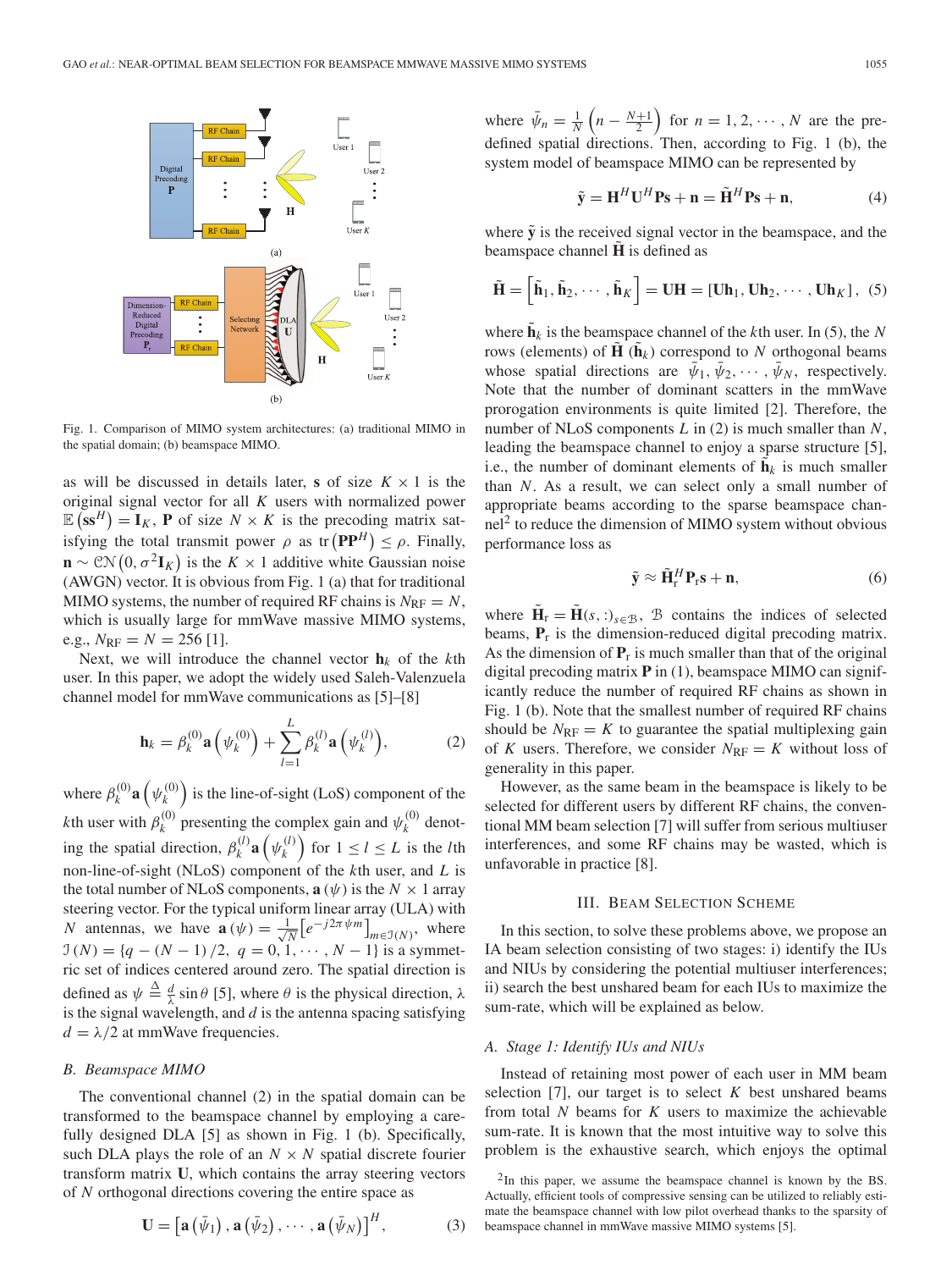performance but involves prohibitively high complexity with *N K*  $\setminus$ searches. For a typical mmWave massive MIMO system with  $N = 256$  and  $K = 32$  [6]–[8], the total number of searches is as large as  $6 \times 10^{40}$ . To this end, we need to design a more efficient beam selection scheme to achieve the near-optimal performance.

We start by sorting the elements (beams) of the beamspace channel  $h_k$  in a descending order of magnitude, and let  $b_k^* \in \{1, 2, \dots, N\}$  denote the strongest beam index of the *k*th user. Note that the *K* strongest beams  $\{b_k^*\}_{k=1}^K$  contain most of the channel power. Therefore, if  $b_1^* \neq b_2^* \neq \cdots \neq b_K^*$ , the beam set  $\mathcal{B} = \{b_1^*, b_2^*, \cdots, b_K^*\}$  is able to achieve the nearoptimal performance, since the power of signal is maximized while the multiuser interferences are not serious, which has also been verified in [7]. However, if two users share the same strongest beam, they will suffer from serious multiuser interferences. Unfortunately, the probability that there exist users sharing the same strongest beam is always non-negligible even if *N* is large, as proved by the following **Lemma 1**.

*Lemma 1.* Assume that spatial directions  $\psi_k^{(i)}$  for both  $i = 0, 1, \dots, L$  and  $k = 1, 2, \dots, K$  follow the i.i.d. uniform distribution within  $\left[-\frac{1}{2},\frac{1}{2}\right]$ . The probability *P* that there exists users sharing the same strongest beam is  $P = 1 - \frac{N!}{N^K (N-K)!}$ .

*Proof:* Based on (2)–(5), the *n*th element  $h_{k,n}$  of the beamspace channel  $\mathbf{h}_k$  for the *k*th user can be presented as

$$
\tilde{h}_{k,n} = \mathbf{a}^H \left( \bar{\psi}_n \right) \sum_{i=0}^L \beta_k^{(i)} \mathbf{a} \left( \psi_k^{(i)} \right) = \sum_{i=0}^L \beta_k^{(i)} \Upsilon \left( \bar{\psi}_n - \psi_k^{(i)} \right),\tag{7}
$$

where  $\Upsilon(x) \triangleq \frac{\sin N\pi x}{N \sin \pi x}$ . Without loss of generality, we assume the *i*th path component (either LoS or NLoS) of the channel (2) is the dominant one. Then, according to the characteristic of the function  $\Upsilon(x)$ , we can conclude that the strongest beam  $b_k^*$  should be the one making the predefined direction  $\bar{\psi}_{b_k^*} = \frac{1}{N} \left( b_k^* - \frac{(N+1)}{2} \right)$  in (4) sufficiently close to the spatial direction  $\psi_k^{(i)}$  of the *i*th path component. In other words, if  $\psi_k^{(i)}$  belongs to the range  $\left[ \bar{\psi}_{b_k^*} - \frac{1}{2N}, \bar{\psi}_{b_k^*} + \frac{1}{2N} \right], b_k^*$  will be the strongest beam.

Based on the analysis above and the assumption that the spatial directions  $\psi_k^{(i)}$  for both  $i = 0, 1, \dots, L$  and  $k = 1, 2, \dots, K$  follow the i.i.d. uniform distribution within  $\left[-\frac{1}{2},\frac{1}{2}\right]$  [5], the probability that the strongest beam of the *k*th user is  $b_k^*$  can be calculated as  $\int_{\bar{\psi}_{k}}^{\bar{\psi}_{k}} b_k^* + \frac{1}{2N}$  $\bar{\psi}_{b_k^*} + \frac{1}{2N} 1 d \psi_k^{(i)} = \frac{1}{N}.$ 

Now, the case that different users have different strongest beams (i.e.,  $b_1^* \neq b_2^* \neq \cdots \neq b_K^*$ ) is equivalent to selecting *K* different beams from total *N* beams, which has the probability  $\frac{N!}{N^K(N-K)!}$ . Therefore, the probability *P* that there exists users sharing the same strongest beam is  $P = 1 - \frac{N!}{N^K (N-K)!}$ . ■<br>For a typical mmWave massive MIMO system with  $N = 256$ 

and  $K = 32$  [6]–[8],  $P \approx 87\%$ , which is non-negligible. To this end, we propose to classify all *K* users into two user groups, i.e., interference-users (IUs) and noninterference-users (NIUs),



Fig. 2. An example of the proposed IA beam selection: (a) Stage 1: identify IUs and NIUs; (b) Stage 2: search the best unshared beam.

according to their strongest beams. For different user groups, we adopt different criteria to select beams as follows:

- 1) We define that user *k* is NIU if its strongest beam  $b_k^*$  is different from the strongest beams of any other users, i.e., *b*<sup>∗</sup><sub>*k*</sub> ∉ {*b*<sup>∗</sup><sub>1</sub>, ··· , *b*<sup>∗</sup><sub>*k*−1</sub>, *b*<sup>∗</sup><sub>*k*+1</sub>, ··· , *b*<sup>∗</sup><sub>*K*</sub>}. All NIUs comprise the NIUs group  $\mathcal{F}_{\text{NIU}}$ . Consider the example shown in Fig. 2 (a), where  $b_1^* = b_3^* = 6$ ,  $b_2^* = 3$ , and  $b_4^* = 7$ . We can observe that  $\mathcal{F}_{\text{NU}} = \{2, 4\}$ , since  $b_2^* \notin \{b_1^*, b_3^*, b_4^*\}$ and  $b_4^* \notin \{b_1^*, b_2^*, b_3^*\}$ . For user  $k \in \mathcal{F}_{\text{NIU}}$ , we directly select the strongest beam  $b_k^*$ , since this beam not only contains most power of the beamspace channel but also causes few interferences to others.
- 2) We define that user *k* is IU if its strongest beam  $b_k^*$ is the same as the strongest beams of some other users, i.e.,  $b_k^* \in \{b_1^*, \cdots, b_{k-1}^*, b_{k+1}^*, \cdots, b_K^*\}$ . All IUs constitute the IUs group  $\mathcal{F}_{\text{IU}}$ . Obviously, we have  $\mathcal{F}_{IU} \cup \mathcal{F}_{NIU} = \{1, 2, \cdots, K\}$  and  $\mathcal{F}_{IU} \cap \mathcal{F}_{NIU} = \emptyset$ . Also considering the example shown in Fig. 2 (a), we have  $\mathcal{F}_{IU} = \{1, 3\}$ , since  $b_1^* \in \{b_2^*, b_3^*, b_4^*\}$ and  $b_3^* \in \{b_1^*, b_2^*, b_4^*\}$ . For user  $k \in \mathcal{F}_{\text{IU}}$ , we will search the appropriate beam from the set  $\{1, 2, \cdots, N\} \setminus \{b_k^* | k \in \mathcal{F}_{\text{NU}}\}$  as shown in Fig. 2 (b), which will be introduced in the next subsection. Here  $A \setminus B$  denotes the set where the elements in set B are eliminated from set A.

## *B. Stage 2: Search the Best Unshared Beam*

Now we have obtained Card ( $\mathcal{F}_{\text{NIU}}$ ) rows of the dimensionreduced beamspace channel  $\tilde{\mathbf{H}}_r$  in (7) by stage 1, which forms the Card ( $\mathcal{F}_{\text{NU}}$ ) × *K* matrix  $\mathbf{A} = \tilde{\mathbf{H}}(s, :)_{s \in \{b_k^* | k \in \mathcal{F}_{\text{NU}}\}}$ . The task of stage 2 is to search another Card ( $\mathcal{F}_{IU}$ ) = *K* – Card ( $\mathcal{F}_{NU}$ ) beams from the remaining  $(N - \text{Card}(\mathcal{F}_{\text{NIU}}))$  beams to maximize the achievable sum-rate *R*. Without loss of generality, we use the classical digital ZF precoder as the dimension-reduced precoder  $P_r$  in (7) [5]–[8]. Then, the optimization problem in stage 2 can be presented as

$$
\mathcal{D}^{\text{opt}} = \underset{\mathcal{D}}{\arg \max} R = \underset{\mathcal{D}}{\arg \max} K \log_2 \left( 1 + \frac{\rho}{\sigma^2 \text{tr} \left( \tilde{\mathbf{H}}_t^H \tilde{\mathbf{H}}_r \right)^{-1}} \right),\tag{8}
$$

where  $\mathcal D$  is a possible beam set with the indices of Card ( $\mathcal{F}_{\text{IU}}$ ) different beams selected from  $\{1, 2, \dots, N\} \setminus \{b_k^* | k \in \mathcal{F}_{\text{NIU}}\},$ and  $\tilde{\mathbf{H}}_{\rm r} = \tilde{\mathbf{H}}(s, :)_{s \in \mathcal{D} \cup \{b_k^* | k \in \mathcal{F}_{\rm NIU}\}}$ .